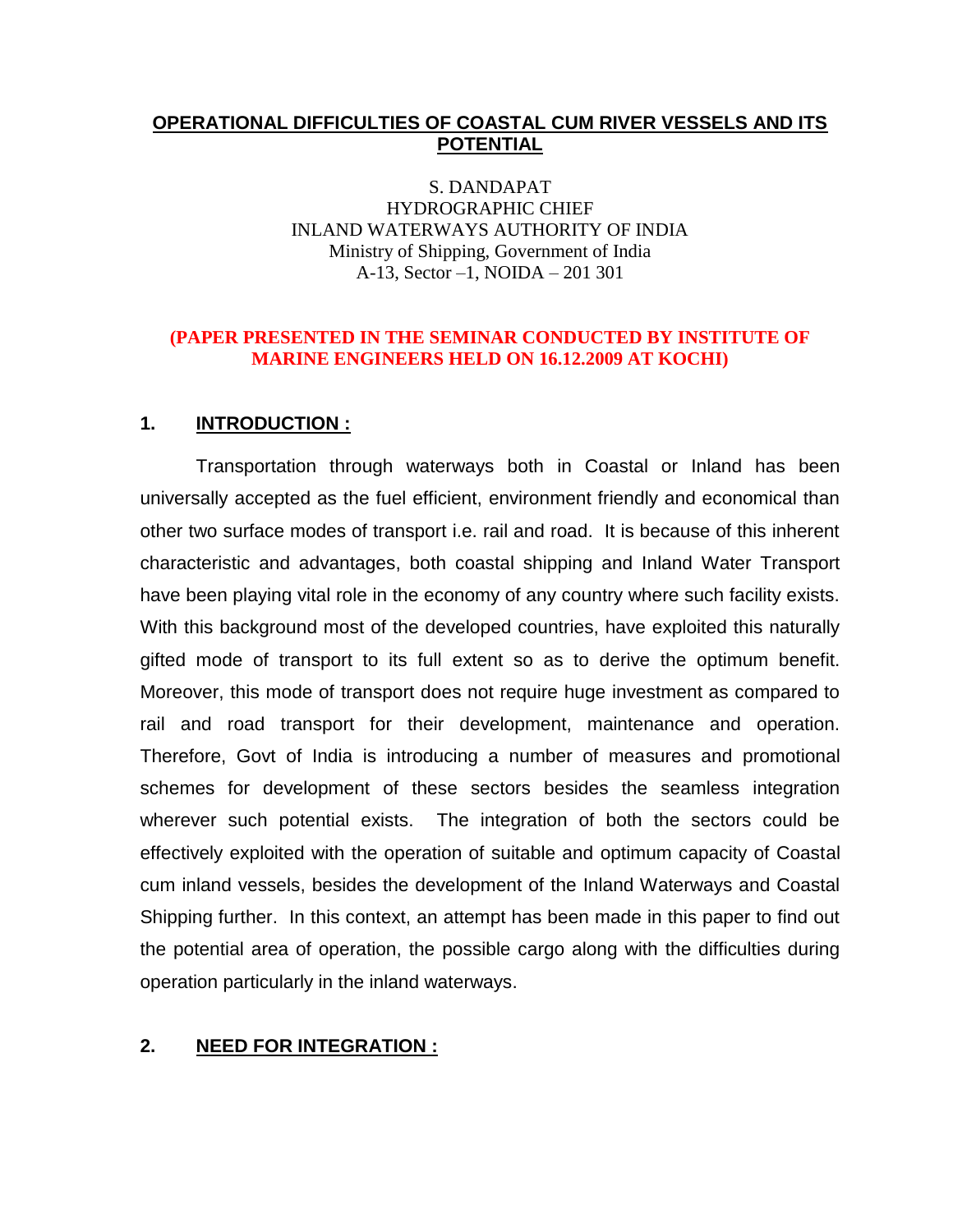Despite of water transport being cheaper, its share in the total transportation scenario of the country is ironically only 7% in the case of coastal shipping and 0.17% for IWT (Figure 1). While these figures are compared with the developed countries India's position is quite abysmal and deplorable. Recently realizing the importance of water transport and its potential/suitable action plan and various schemes by the Govt are being introduced to increase the share of coastal shipping to 15% of the total cargo transportation of the country by 2015. There is also potential in IWT sector for its growth to increase the share upto 3% of the total transport of the country in near future with systematic and sustained development of the waterway systems. The achieving of the above increased share by both the sector could be translated into reality through an optimum inter-modal mix of various modes having lowest over all transport cost. In Indian scenario both the coastal shipping and Inland Water Transport can play a significant role to establish an efficient inter-modal mix to the total transport system of the country.

Coastal sector has share of 7.0% and IWT 0.36% in Inland Transport Modal mix.



• Total Inland cargo transport 1000 btkm

**Fig-1, Coastal Shipping & IWT scenario**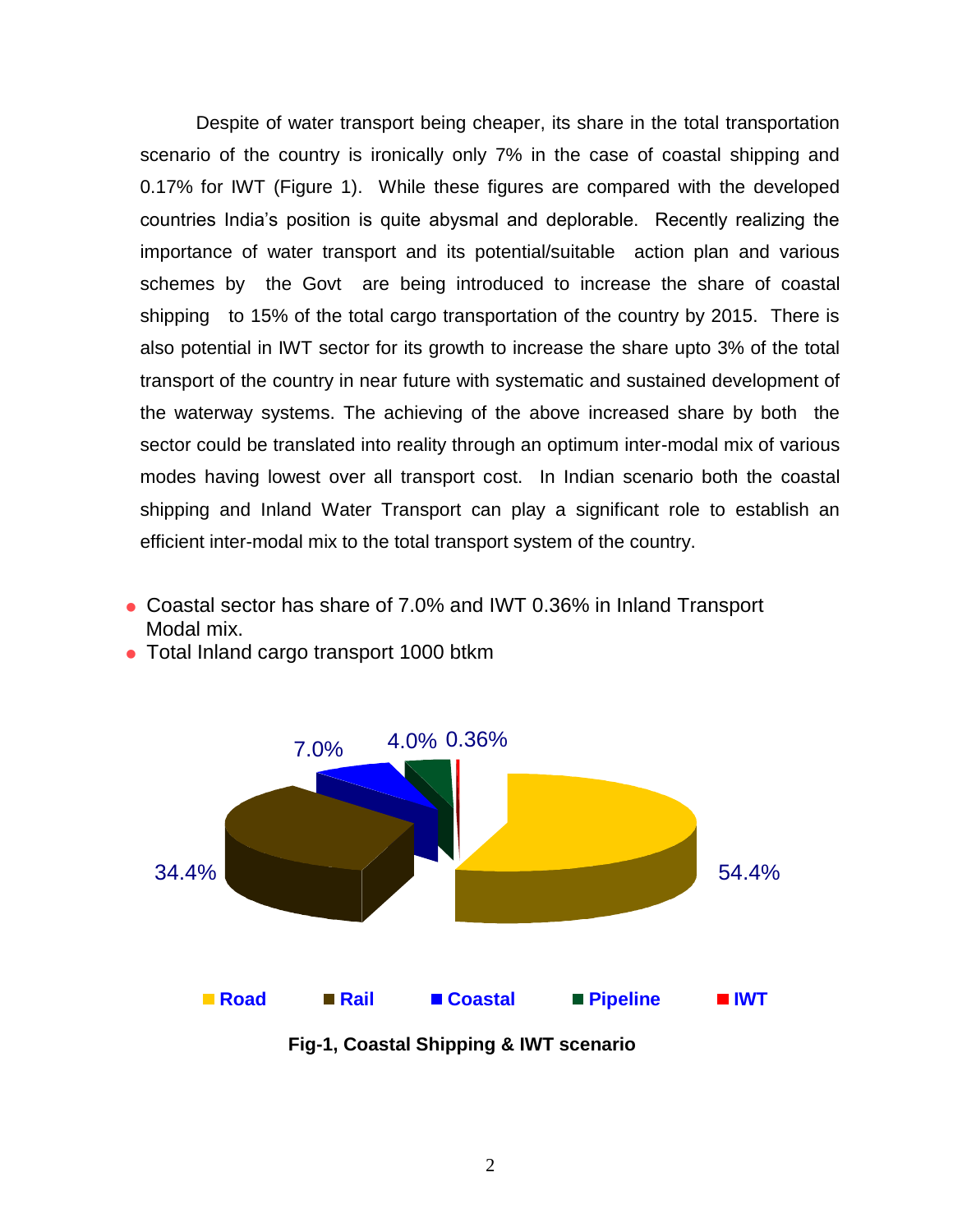Due to the opening up of the Indian economy and its fast growth GDP, there has been an urgent need for efficient transport system in a large scale for movement of bulk goods for providing the infrastructure to the power sector, distribution of food grain, fertilizers, construction material, POL, ODC, etc. Rail and Road, modes are already over burdened, and congested. Their expansion requires huge capital investment, time, lot of land acquisition making it very often a difficult preposition. Hence, a need has arisen for the development as well as integration of both coastal shipping and inland water transport.

## **3. STATUS OF COASTAL SHIPPING AND INLAND WATERWAYS**

India has total 7551 kms of coastline with 13 major ports trusts, approximately 200 no. minor ports controlled by Govt and private sector. On the other hand, 14500 kms of navigable waterways are available in the country for IWT Out of which only 455 Kms has been considered and declared by Govt of India as National Waterways for their development leaving the balance waterways to the respective state Govts for their development and maintenance.

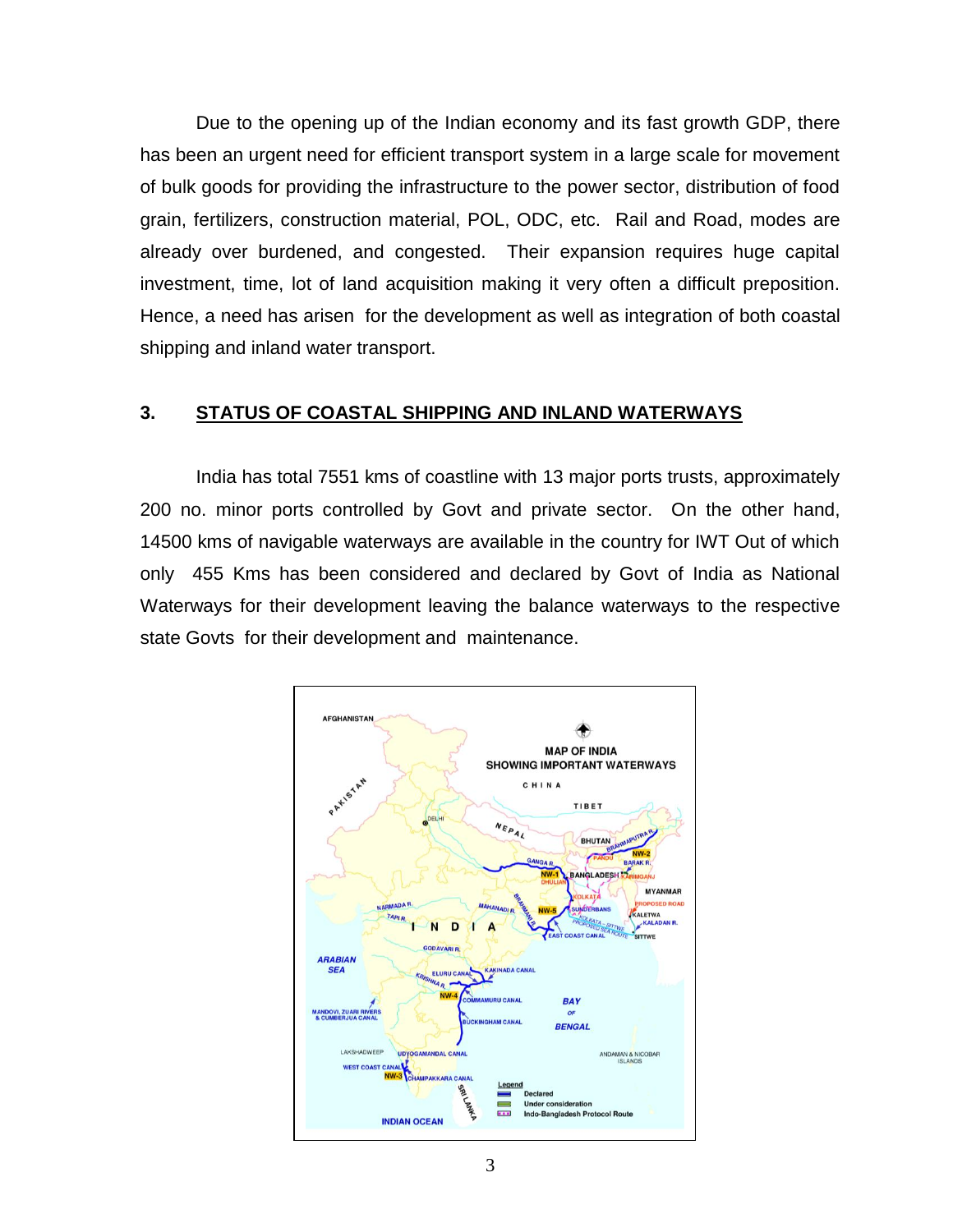#### **Fig-2, Important waterways of India**

The Ganga-Bhagirathi-hooghly river system for 1620 kms from Haldia to Allahabad is being developed as National Waterway No. 1. The Brahmaputra river system for 891 kms from Dhubri, at the international border with India and Bangladesh to Sadiya is the NW-2. NW-3 consist of West Coast Canal along with Champakara and Udyogmandal canal for 205 kms in Kerala. In the year 2008, two more waterways i.e. river Krishna, Godavari, Buckingham, Eluru – Kakinada canal system for 1095 kms from kakinda to Puducherry as NW-4 has been declared by the Govt. Similarly East Coast Canal in Orissa, Hijli tidal canal in West Bengal alongwith river Brahmani and Mahanadi river system for 623 kms has been declared as NW-5 in the same year. The Barak river for 121 kms in Assam is under active consideration of Govt for declaring as NW-6 .

Besides the above, the development and maintenance of Indian side of **"Indo Bangladesh Protocol Route**" for 172.5 kms in Sunderbans Delta of West Bengal has been taken up to promote inter-Govt Inland Water transport as well as to have passage to NE regions as per **Indo Bangladesh Protocol Treaty** existing between Govt of India and Bangladesh. Recently one prestigious project for development of an alternate transportation system to NE region consisting of coastal shipping, IWT and road sector namely "**Kaladan Multimodal transit transport and Project"** has been initiated to establish the linkage from Kolkata to Mizoram. This system will consist of 539 kms of Coastal shipping from Kolkata to Sitwae in Mynmar, 224 kms of inland waterways in Kaladan river and another 62 kms of road in Mynmar to have the access to NE Region through the state of Mizoram.

The Mandovi, Zuari river system developed and maintained by Goa State is the most vibrant and viable waterways in the country having annual movement of over 44 million tones of Iron ore. Similarly the Mumbai creek, the river Tapi in Gujarat are also important and significant.

### **4. INFRASTRUCTURE ON THE NATIONAL WATERWAY**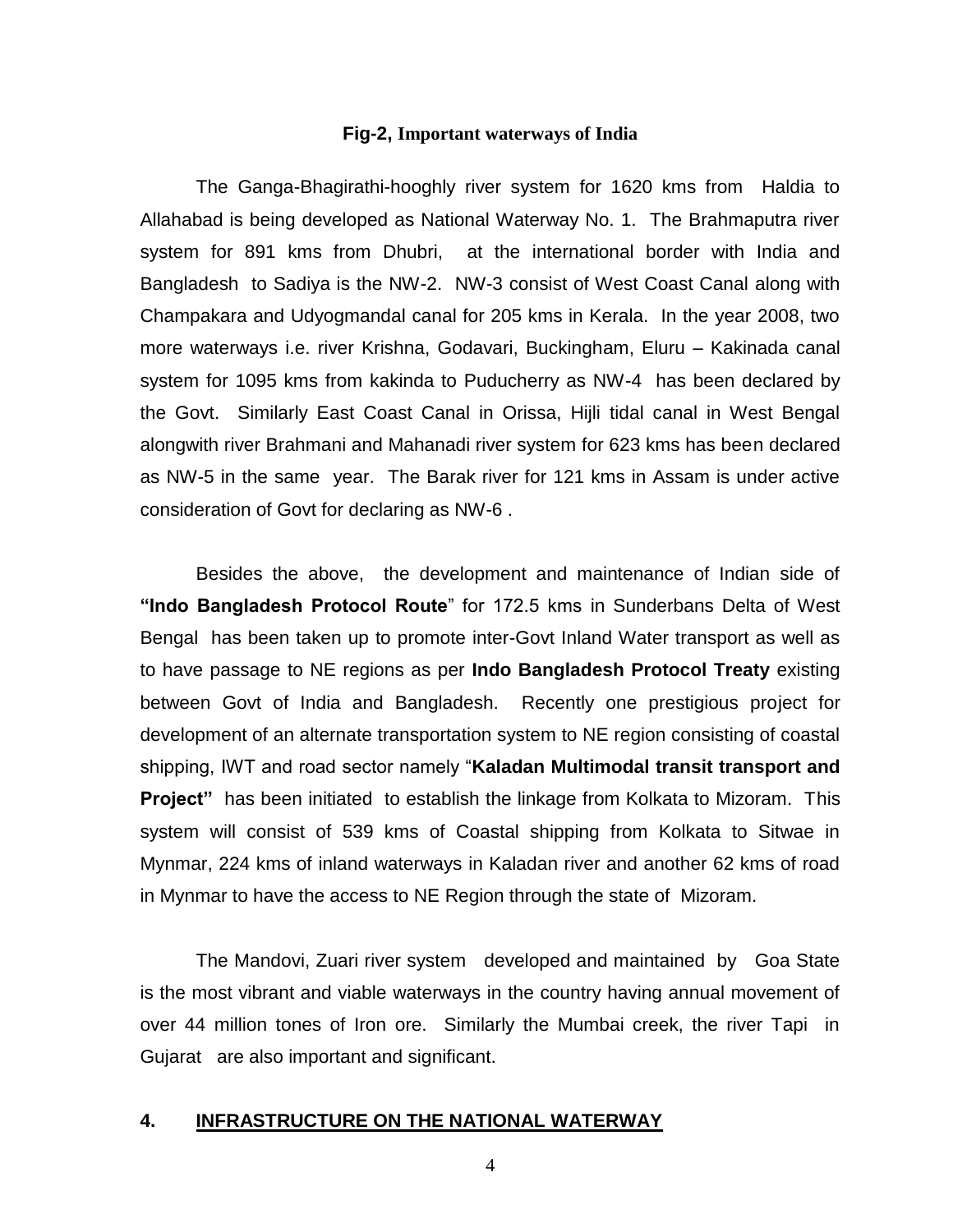4.1 Inland Waterways Authority of India (IWAI) a statutory body under Ministry of Shipping is responsible for the planning, development, maintenance and management of the national waterways for the purpose of shipping and navigation and promotion of Inland Water Transport in the country. Accordingly in phased manner, the development of first three NWs have been taken up for providing the required infrastructure and safe navigable channel. Balance two i.e. (NW-4 and NW-5) recently declared are to be taken up once the DPR of the same are approved by the Govt.

The success of the IWT being an economical and viable mode of transport depends on the four basic components i.e.

- i) safe navigable channel;
- ii) Navigational aids for day and night navigation;
- iii) Terminal facilities with requisite cargo handling equipment; and
- iv) Vessels .

While first three are developed through public fund, the operation of the vessels of fuel efficient and economic design are to be initiated primarily from private sector dictated by the market forces.

4.2 Navigable Channel : As a policy to operate the cargo vessels of minimum 500 tonnes capacity between Haldia to Allahabad in NW-1, it has been planned to provide LAD (Least Available Depth) of 2.0 mt in the entire stretch. However, at present, LAD of 2.0 m is available only upto Varanasi – Allahabad stretch 10 months a year. In the Varanasi – Allahabad stretch availability of LAD of 2.0 m is limited for 4 months during monsoon season. During rest of the period it is planned to provide atleast LAD of 1.5 mt In the Haldia – Farakka, stretch LAD of 3.0 m is being guaranteed for 9 months which may be extended upto Patna in near future atleast for 7 months, making the entire stretch of Haldia – Patna suitable for navigation of coastal-cum-river vessel in future for a considerable period in a year.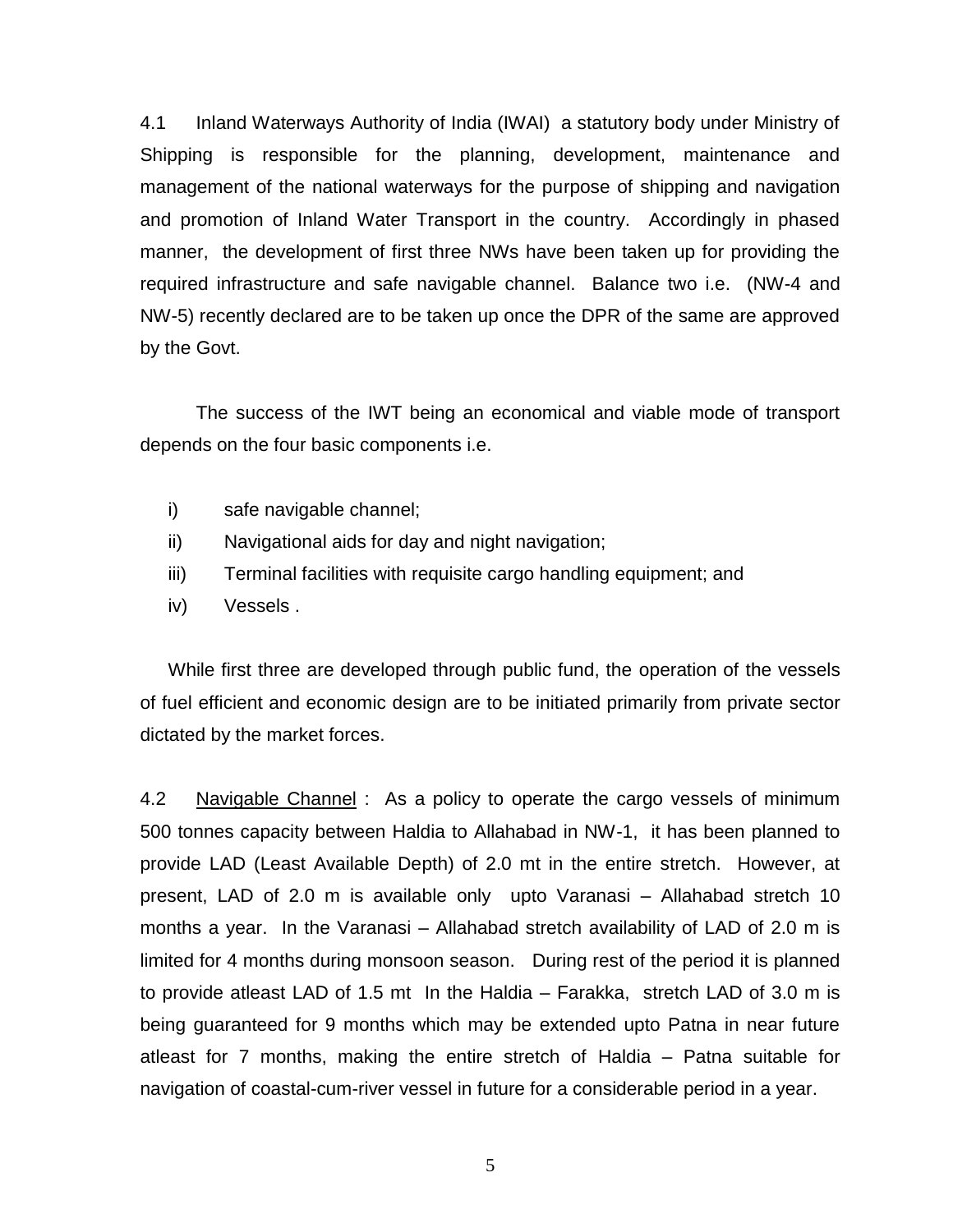Similarly the LAD of 2.0 mt in other two waterways i.e. NW-2 and NW-3 is being provided for the considerable period in a phased manner. Various types of river conservancy work such as dredging, bandalling have been adopted to improve the water depth. The river training work in scientific manner and in a major scale are yet to be introduced due to the various factors.

4.3 Navigational aids : Besides the navigation aids for day navigation through suitable channel marking and signals, emphasis has been given to provide the night navigational aids with modern and reliable system in all three national waterways. The solar operated lights fitted on the FRP buoys have been installed and operated successfully in NW-3. The same system are to be provided in NW-1 and NW-2 by 2010. However, at present in the entire stretch of these waterways, the lights fitted on the country crafts have already been provided.

In addition to the above, the shore beacons at suitable interval have been planned to be provided in these waterways. The navigation through DGPS (Differential Global Positioning System) have already been introduced in NW-1 successfully, having one DGPS station at Bhagalpur. Within next three years similar stations are being planned to install at Katwa, Patna, varanasi in NW-1 to cover the entire stretch of NW-1 for navigation through DGPS system both during day and night with the help of the system already provided at Sagar Island by DGLL (Directorate General Light House and Light Ships). Operation of DGPS system at Jogighopa on NW-2 presently under installation is expected to be operational by end of December, 2009. Two more systems at Tejpur and Sadiya are planned within next three years so as to cover entire stretch of NW-2 as well. The DGPS system provided by DGLL at Cochin Port Trust can be used for navigation in NW-3 alongwith its night navigation system with lights on FRP buoys.

4.4 Terminal Facilities : In consideration to the unique characteristic of NW-1 and NW-2 being subjected to increase of water level during monsoon period and considerable fall during lean season associated with the shifting of the channel, the terminals of both floating and fixed types are being provided. While floating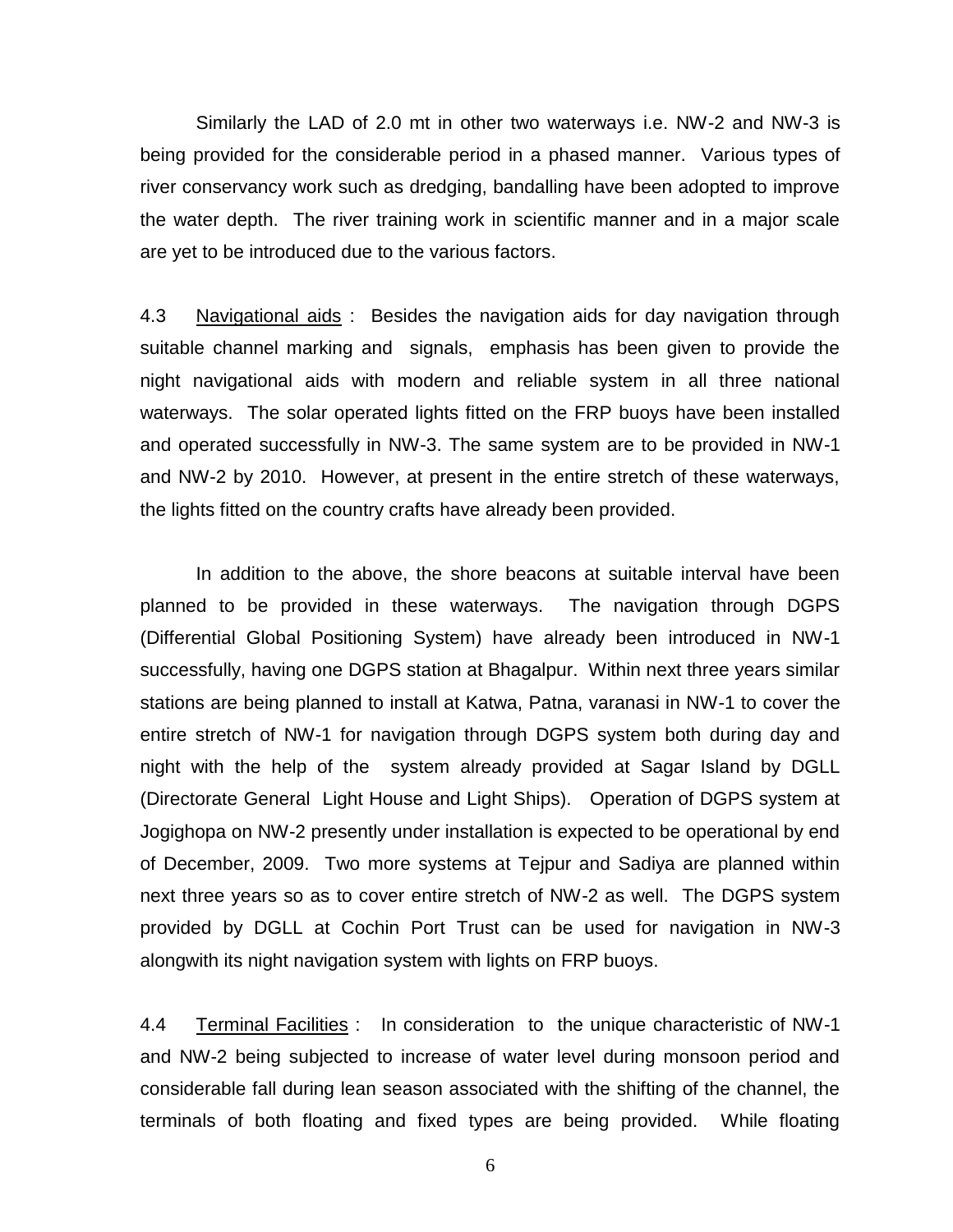terminals have been constructed and maintained at a number of locations in both waterways fixed one with RCC for catering to the vessels of different size, type and their operation throughout the year have been provided only at few places i.e. Patna, Pakur and Farakka in NW-1 and Pandu in NW-2. Fixed terminal for handling in future the cargo like containers, bulk cargo and POL are being planned/installed at Haldia, Kukrahati, Kolkata, Varanasi and Allhabad in NW-1. One high level jetty at Patna for operation during monsoon is under construction. On NW-2, one high level fixed jetty at Pandu is also under construction while another fixed jetty at Jogighopa for handling coal and POL has been planned. In NW-3, already seven fixed terminal of RCC are under operation at various locations like (i)Kottapuram, (ii)Alluva (iii) Maradu, (iv)Vakom, (v)Thaneermukkom, (vi)Trikunnapuzha, (vii)Kayamkulam. One container handling terminal at Kollam is under construction and another one at Kakkanad is on the anvil besides at Allapuzha and Chavra for general cargo. The cargo handling equipment have been provided and there is also scope for the operators/shipper to have their own equipment.



**Fig-3, IWT terminal at Patna, NW-1 Fig-4, IWT terminal at Pandu, NW-2**

4.5 River Charts & Atlas: In addition to the modern navigation aid, the navigation charts and atlas for all the three NWs and Sunderbans Waterways have been published. Shortly the river pilots with direction to navigation for all waterways will be published to make river navigation more safe and efficient The rules on safety of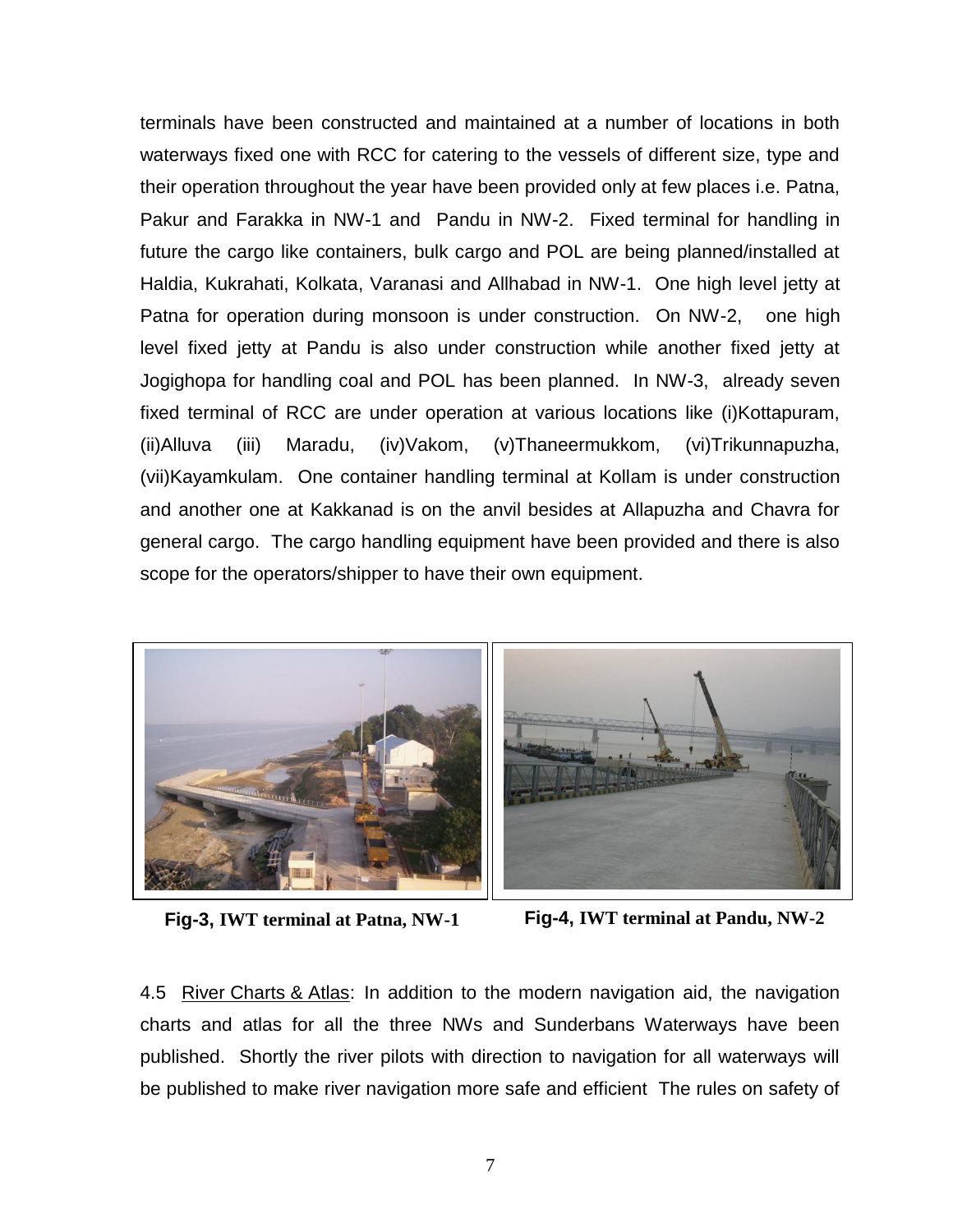navigation and shipping as well as prevention of collision on National Waterways have also been enacted and notified.

# **5. POTENTIAL WATERWYS/STRETCHES FOR COSTAL-CUM-RIVER VESSEL :**

Due to the availability of water depth above 3 mt for a period of 9 months in Haldia - Farakka stretch of NW-1 which is planned to extend upto Patna in near future for atleast 7 months in a year these stretches are considered to be most potential for operation of coastal cum inland vessels with 2.5 m to 2.8 m draft having carrying capacity of 2500 to 3000 tonnes. The CR vessel may also operate upto Guwahati on NW-2 for a limited period during monsoon season through Indo-Bangladesh Protocol Route in Bangladesh. The other destination which can be considered for operation of CR vessels through Indo-Bangladesh Protocol route are Kachhar, Badarpur and Karimganj in Tripura during June to October in a year. In NW-3 (Kerala) the potential stretch is only for few km from Kochi (CPT) to Udyogmandal to cater the need of transportation of salt, coal, sulphur, zink and fertilizers for the industries located on the bank of Udyogmandal canal. Other potential waterways are the Goa waterways, the Mumbai creeks, the river Tapi up to Surat.



**Fig-5, National Waterway -1, 2 & Indo-Bangladesh protocol route**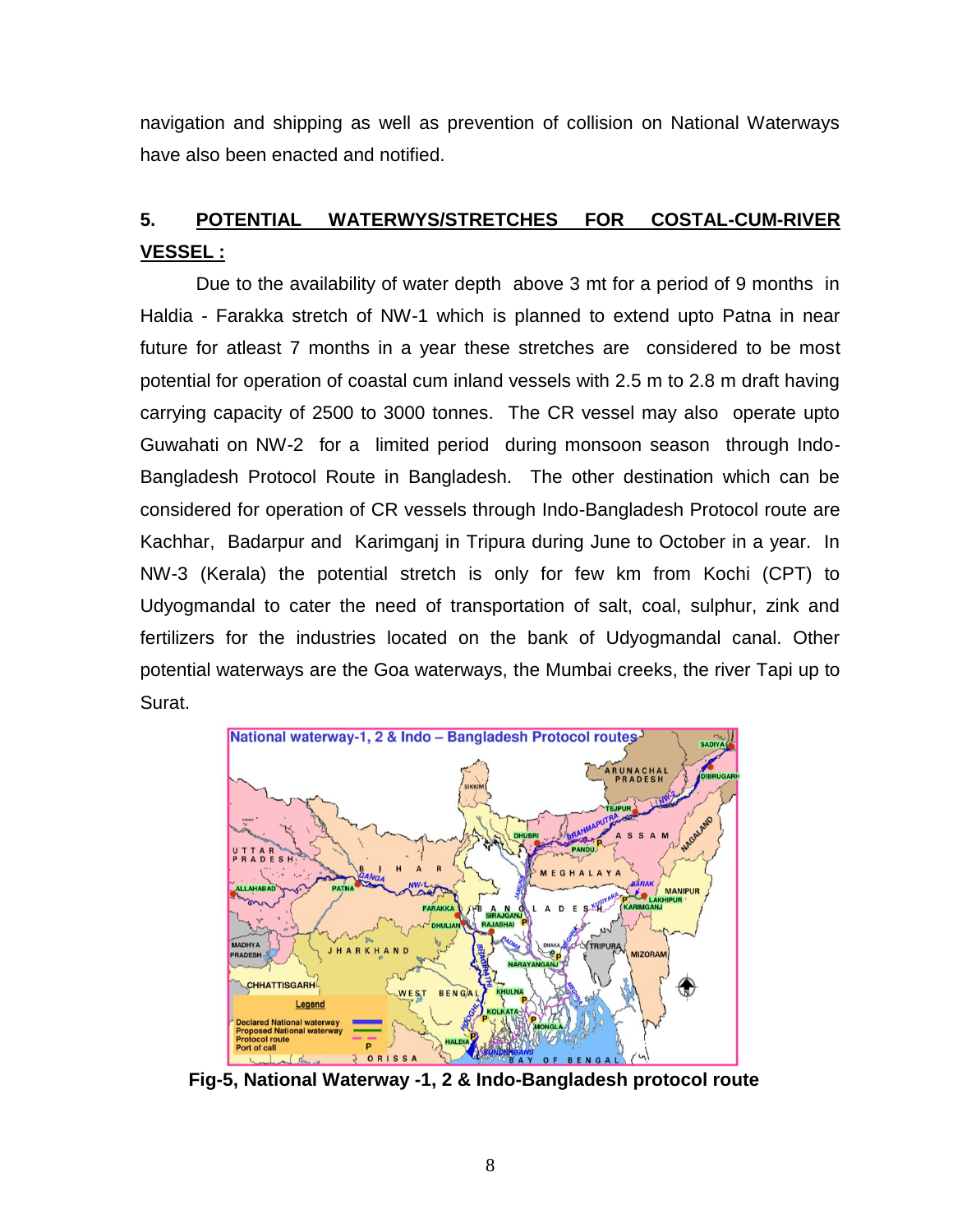### **6. POTENTIAL CARGO**

The cargo usually transported through Coastal shipping i.e. coal, ore, steel, fertilizers, food grains, cement. General goods etc can be the potential cargo for coastal-cum-inland vessel. However ,traffic for such cargo for different sectors may be different and for an assessment in this regard it needs a comprehensive study. Due to the location of a number of thermal power plants on the river front of the Ganges & the Brahmaputra river systes, the coal is considered to be most potential cargo. As per the recent preliminary studies, it is revealed that approx. 10 Nos Thermal power station (TPS)/Super Thermal Power Stations (STPS) are located on NW-1 owned by State Electricity Boards, NTPC and private sector. Ten more TPS/STPS on NW-1 are under various stages of construction for capacity expansion of the existing one as well as new stations. Some more STPS are also in planning stage in the private sector being the prominent ones are of M/S. Reliance Industries and M/S. J..P. Industries. All these, TPS/STPS are in West Bengal, Jharkhand, Bihar and U.P. in the vicinity of NW-1 with details as in Table I & II

| $Sr. \#$       | Name of Thermal Power Station (TPS) | <b>Installed Capacity</b> | Owned by      |
|----------------|-------------------------------------|---------------------------|---------------|
|                |                                     | (MW)                      |               |
| West Bengal    |                                     |                           |               |
|                | <b>Bandel TPS</b>                   | 535 MW                    | <b>WBPDCL</b> |
| 2              | Kolagahat TPS                       | 1260 MW                   | <b>WBPDCL</b> |
| 3              | Sagardighi TPS                      | 600 MW                    | <b>WBSEB</b>  |
| $\overline{4}$ | <b>Budge Budge TPS</b>              | 500 MW                    | <b>CESC</b>   |
| 5              | <b>New Cossipore TPS</b>            | 130 MW                    | <b>CESC</b>   |
| 6              | Southern Repl. TPS                  | 130 MW                    | <b>CESC</b>   |
| 7              | Farakka STPS                        | 1600 MW                   | <b>NTPC</b>   |
| <b>Bihar</b>   |                                     |                           |               |
| 8              | <b>Barauni TPS</b>                  | 310 MW                    | <b>BSEB</b>   |
| 9              | <b>Kahalgaon STPS</b>               | 1840 MW                   | <b>NTPC</b>   |
| 10             | <b>Muzaffarpur TPS</b>              | 220 MW                    | <b>BSEB</b>   |

|  | <b>Table-1, Existing Thermal Power Plants</b> |  |  |  |
|--|-----------------------------------------------|--|--|--|
|--|-----------------------------------------------|--|--|--|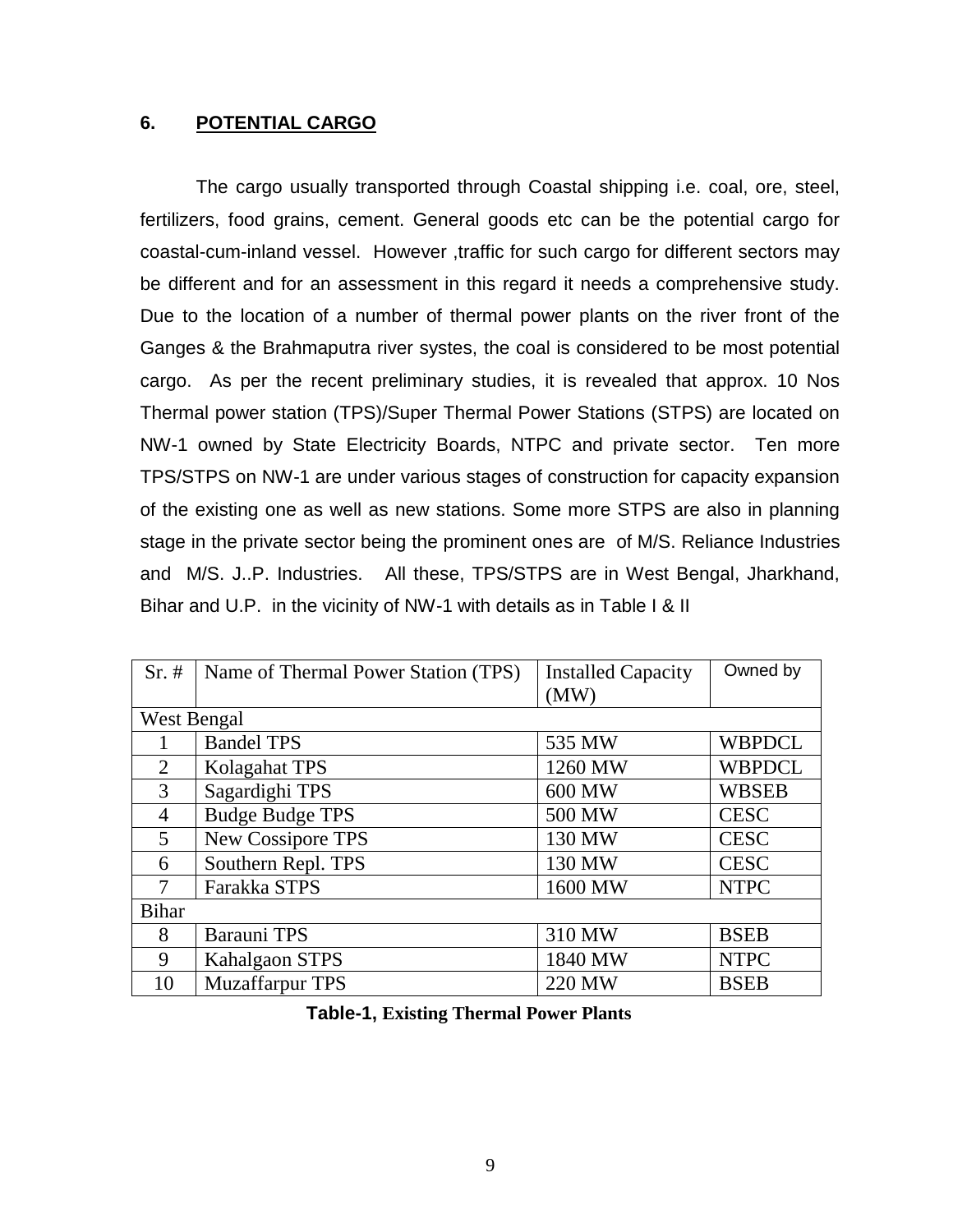| $Sr. \#$ | Name of Thermal Power Station      | Proposed      | Owned by      |
|----------|------------------------------------|---------------|---------------|
|          | (TPS)                              | Capacity (MW) |               |
|          | Kahalgaon II                       | 500 MW        | <b>NTPC</b>   |
| 2        | Barh I                             | 1980 MW       | <b>NTPC</b>   |
| 3        | Farakka III                        | 500 MW        | <b>NTPC</b>   |
| 4        | Barh II                            | 1320 MW       | <b>NTPC</b>   |
| 5        | Barauni TPS (Extension)            | 500 MW        | <b>BSEB</b>   |
| 6        | <b>Muzaffarpur TPS (Extension)</b> | 250 MW        | <b>BSEB</b>   |
| 7        | Chausa (Buxar) TPS                 | 1320 MW       | <b>BSEB</b>   |
| 8        | Kajra (Lakhiserai) TPS             | 1320 MW       | <b>BSEB</b>   |
| 9        | Pirpainti (Bhagalpur) TPS          | 1320 MW       | Nalanda Power |
|          |                                    |               | Company Ltd.  |
| 10       | NTPC-UP JV (Meja) TPS              | 2640 MW       |               |
| 11       | Budge Budge TPS (Extension) Unit 3 | 250 MW        | <b>CESC</b>   |

**Table-2, Proposed Thermal Power Plants**

The requirement of coal for the operation of the existing TPS are to the tune of 7 MMtonnes and same are supplied partly from indigenous coal field located at Rajmahal/Santhaldihi in Jharkhand and balance from Talcher in Orissa. Once the TPS/STPS under construction become operational, the requirement will increase to manifold and annual requirement may be over 15 MMT per annum.

The sulphur content in the Indian Coal being higher and not suitable for the efficiency of the existing as well as the new plants, there has been heavy demand for imported coal with lower percentage of sulphur from Australia and Indonesia. The demand of imported coal is also roughly estimated to be over 12 MMT/annum which are to be transported from the ports like Paradip , Haldia and Vizag either by road or rail. Since both Rail and Road mode in this sector has already been congested, necessity for its transportation through inland waterways have been seriously felt. IWAI has already initiated to translate above venture of transporting imported as well as indigenous coal through NW-1 to cater to the need of power,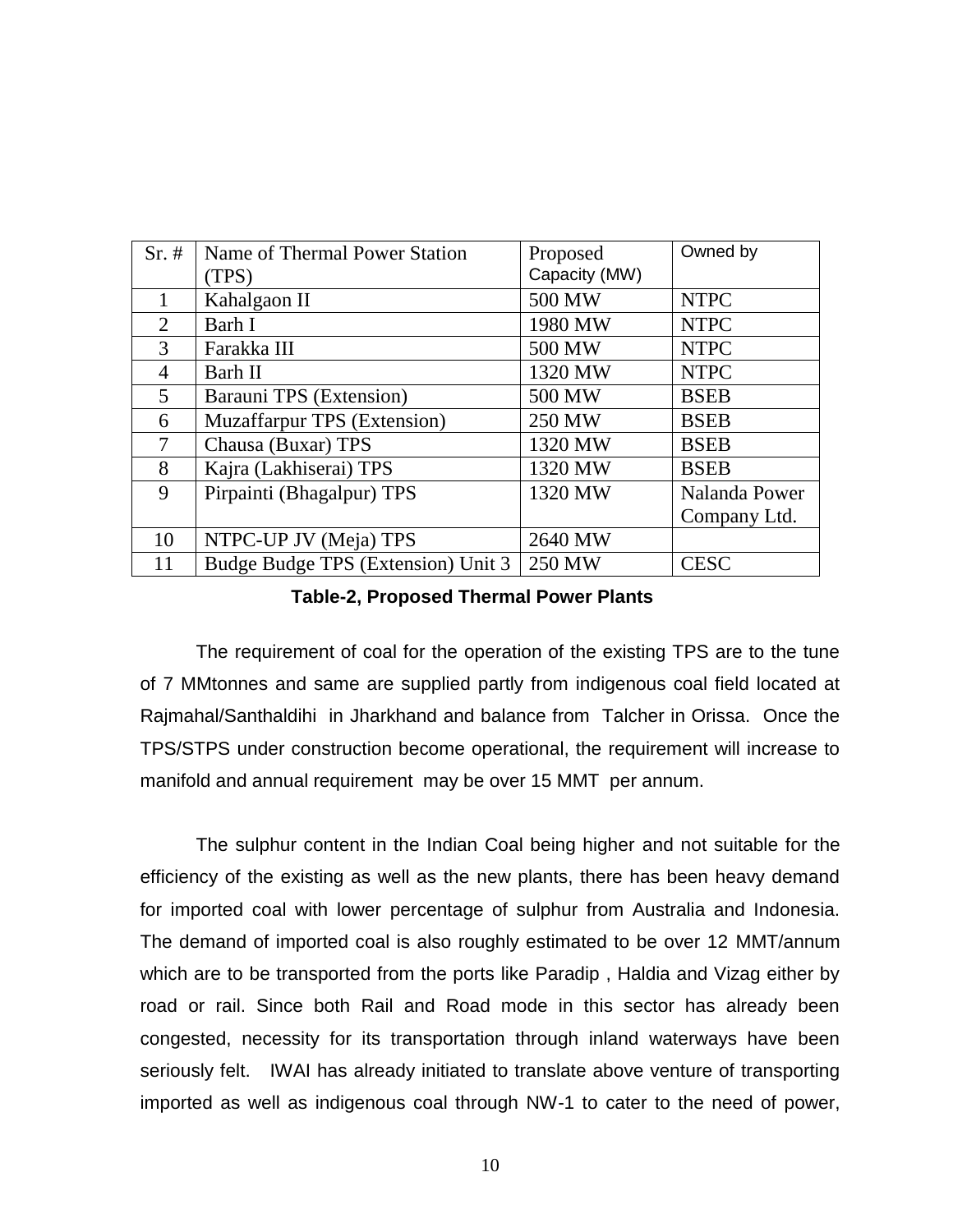industries. IWAI has already entered into an MoU with NTPC for coal movement in the waterways and accordingly action being initiated. . Coastal cum river vessel alongwith Inland Vessel may play significant role to make the above project a grand success

The coal from Talcher after transportation to Paradip by rail/road mode can be delivered to some of the TPS located on NW-1 and Indian coasts through CRV. Similarly the coal from Rajmahal after being loaded at suitable location on NW-1 can be transported to various other destinations located on the coast.

# **7. FACTORS ON THE CONSTRUCTION AND OPERATION OF ECONOMICAL VESSELS**

The available water depth in the waterways during lean season is inadequate for designing an economical vessel having sufficient carrying capacity as well as to meet the requirement of classification society with respect to structural strength and Mercantile Marine Department (MMD) with respect to statutory safety requirement for operation in coastal waterways.

Recently D.G. Shipping vide the notification No. 6/C5-5(1)/2009 dated 10.7.2008 has amended the M.S. Act with the exemption of certain provisions on construction and operation of Coastal cum river vessel. While the above notification takes care on the statutory aspects with regard to safety construction, safety equipment, survey and certification, the structural strength as required to be constructed under the provision of the rule and regulations of classification society remain without any major change. As a result,it has been one of the major impediment to compromise in the scantling of the vessel vis-à-vis the cargo carrying capacity. This is quite important in the context of inadequate water depth in the waterways maintaining minimum draft for operation of an economically design vessel to be able to operate both in river as well as coastal waterways, satisfying to the provisions of all the regulatory as well as classification society.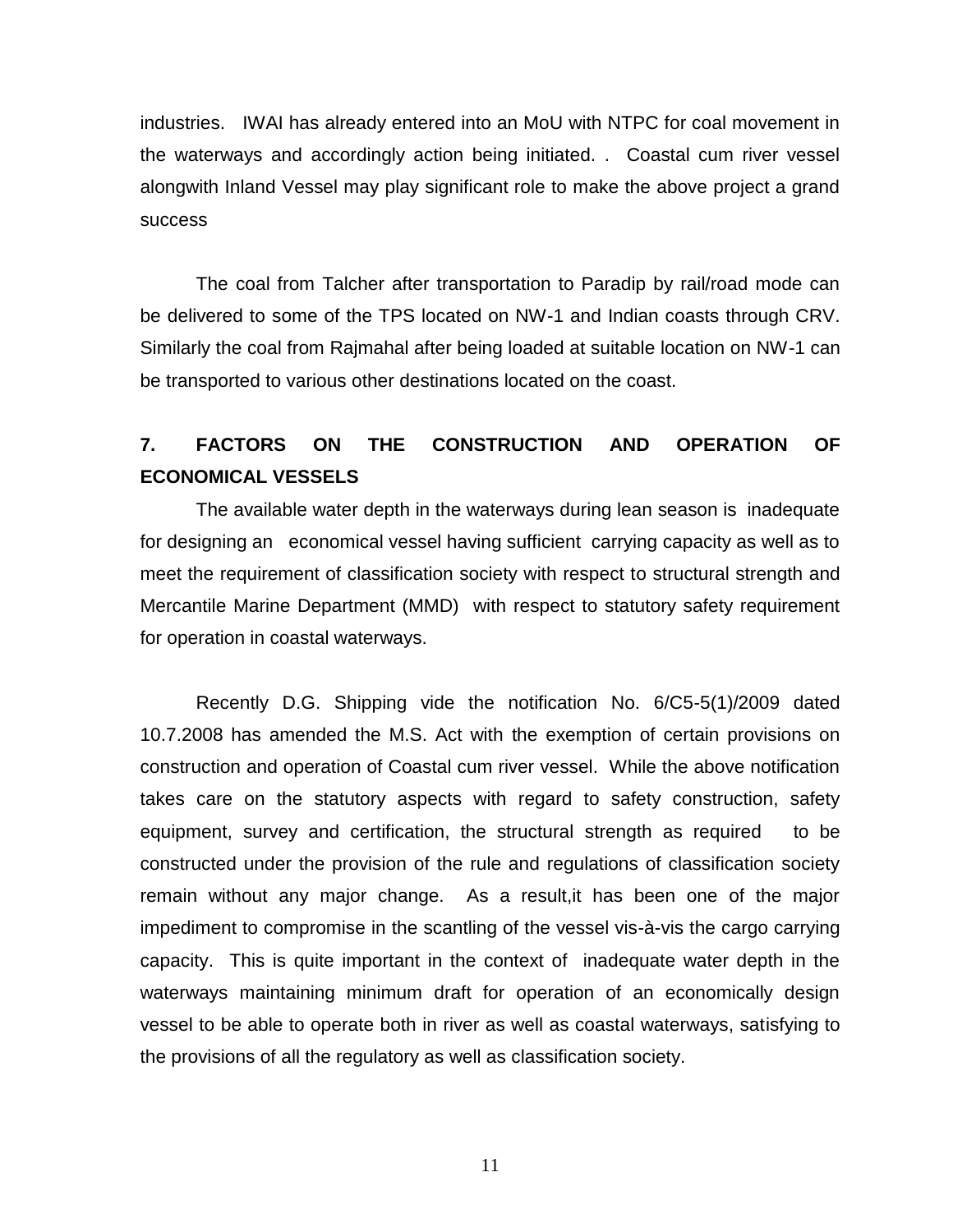Besides the above, the following factors are also equally important for optimum design :

- i) Width of the waterways
- ii) Low navigational clearance (both horizontal and vertical)
- iii) Existing of small size locks
- iv) Sharp river bends.
- v) Non availability of suitable terminal/ jetty.

The breadth of the waterways similar to water depths also restrict in the economical size of the vessel. At the same time, less breadth of the channel may seriously affect in providing the suitable turning circle for the vessel throughout the year.

Although IWAI has classified the Indian Waterways and accordingly made it mandatory for maintaining the minimum navigation clearances for the permanent structures/bridges over the waterways, the existing structures over many navigable waterways restrict the movement of vessels with higher draft. As per requirement of Class IV waterways, NW-1 should have minimum vertical clearance and horizontal clearance of 10 tm and 100 tm respectively. But the existing bridges at Ravindra setu and Bally bridge at Howrah have navigation clearances of only 9.5 and 8.5 m respectively. Similarly in NW-3 these clearances are extremely less. Therefore, designer may find difficulties in designing the CRV for suitable accommodation and operation of the vessel without ballast while operating without cargo.

Both the national waterways No-1 &2 being are meandering rivers, numbers of critical bends in the navigational channels are available. These bends influence the size of the vessel particularly its length for proper negotiation. Although the existing locks at Farakka constructed by Farakka Barrage Authority on NW-1 is comparatively higher for accommodating the suitable size of CRV, the locks at NW-3 and other waterways have serious problems. Suitable terminal jetty with the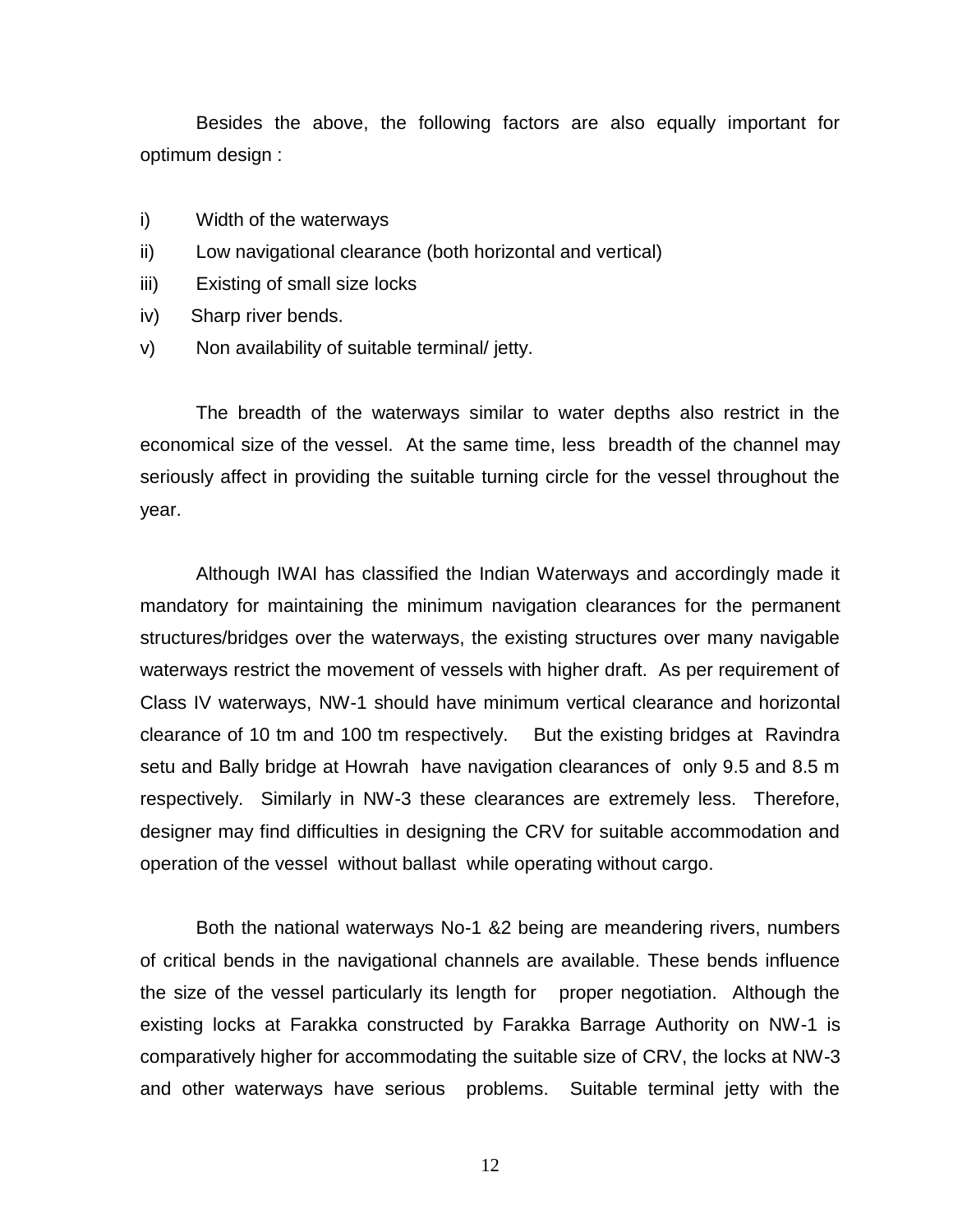required facilities are yet to be developed. However, this may be taken care of once the cargo movement with alternative arrangement.

The economy in operation of the vessel very often depends on the manning strength. As per the requirement of Type III and IV CRV, notified by D.G.Shipping in this regard, in comparison to Inland vessel it is considered to be on higher side. Similarly their wages being at par with the international shipping standard, it may not also be conducive towards the economical operation of CRV both for coastal as well as inland trade.

## **CASE STUDY**

In order to construct one CR Vessel on prototype basis for operation between Paradip port to Farakka on NW-1, a Committee under the Chairmanship of Nautical Adviser D.G. Shipping has recommended the broad parameters and specifications of the vessel. Based on the same, recently M/S. Cochin Shipyard through the Department of Ship Building Technology, Cochin University Science and Technology (CUSAT) as the Consultant has developed the preliminary design of the vessel. The principal dimension and other particulars are :

### **Main Particulars**

| Length Overall | 100.50m          |
|----------------|------------------|
| Length B.P.    | $95.0 \text{ m}$ |
| Breadth mld    | $10.6 \text{ m}$ |
| Depth mld.     | 4.4 m            |
| Draft max.     | 2.8 m            |
|                |                  |

Service Speed 9 knots

## **Displacement and Deadweight**

| <b>Light Ship Weight</b>    | : 1300t       |
|-----------------------------|---------------|
| Deadweight (approx.)        | $\div$ 2275 t |
| Displacement at 2.8 m draft | : 3575 t      |

**Hull Form** : Round bilge form with transom stern normal raked bow.

**Classification :** The vessel will be design and constructed under IRS class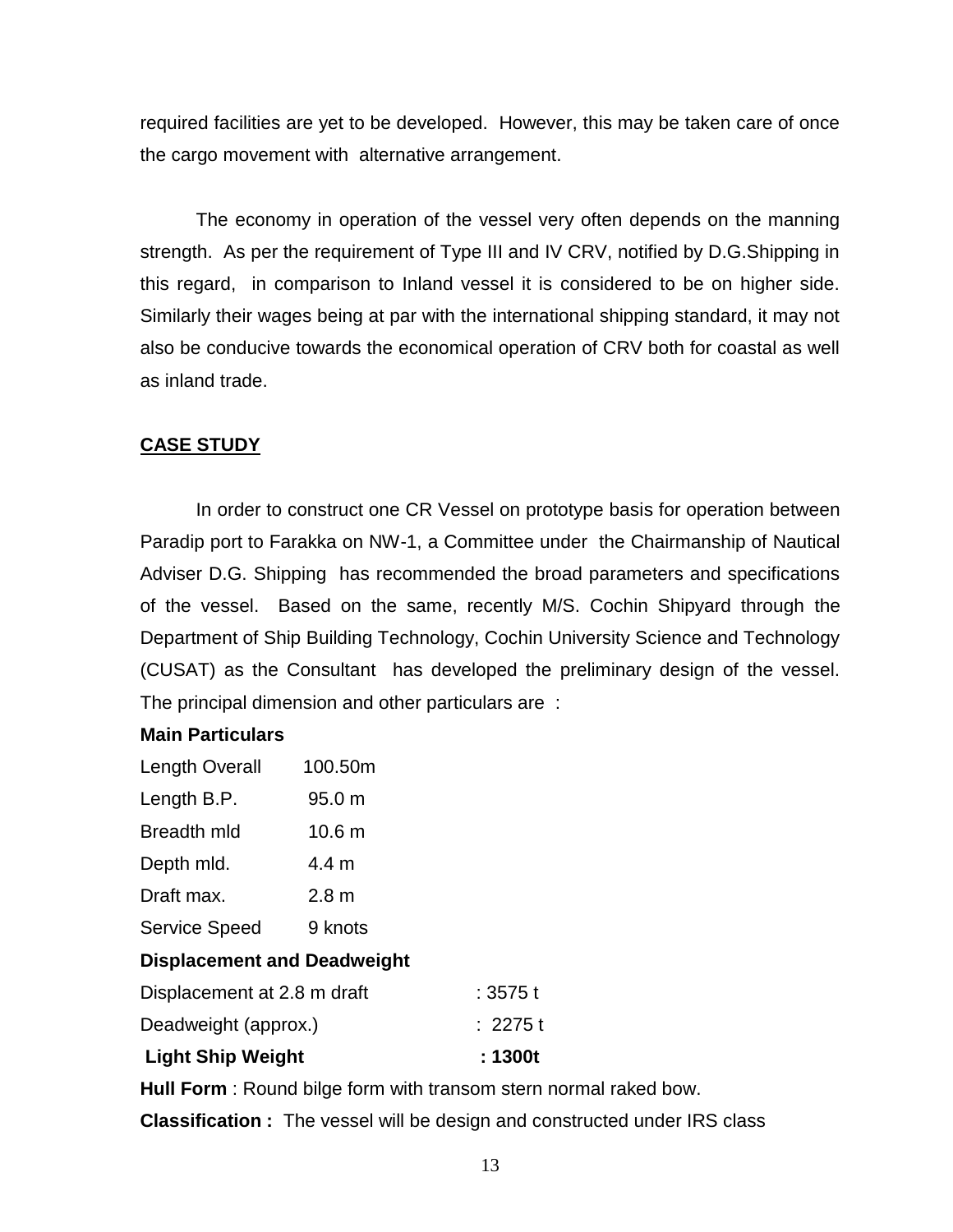**Powering :** Due to shallow draft the vessel will be twin screw powered by 2 diesel engines of approx. 310 KW MCR.

### **Propellers; Steerable Rudder propellers 2 Nos** :

**Deck House :** A 3 tier deckhouse consisting of Main deck, A deck and navigation bridge deck is proposed located above the engine room. Accommodation is provided for total complement of 20 including owner and pilot with detail as follows :

### **Manning**

| 1 No.   |
|---------|
| 1 No.   |
| 1 No.   |
| 1 No.   |
| 1 No.   |
| 1 Nos.  |
| 4 Nos   |
|         |
| 1 No.   |
| 1 No.   |
| 1 No.   |
| 6 Nos.  |
| 19 Nos. |
|         |

**Bow Thruster :** It is proposed to provide a bow thruster to increase the maneuverability of the vessel while negotiating bends in rivers and passing between the piers of bridge.